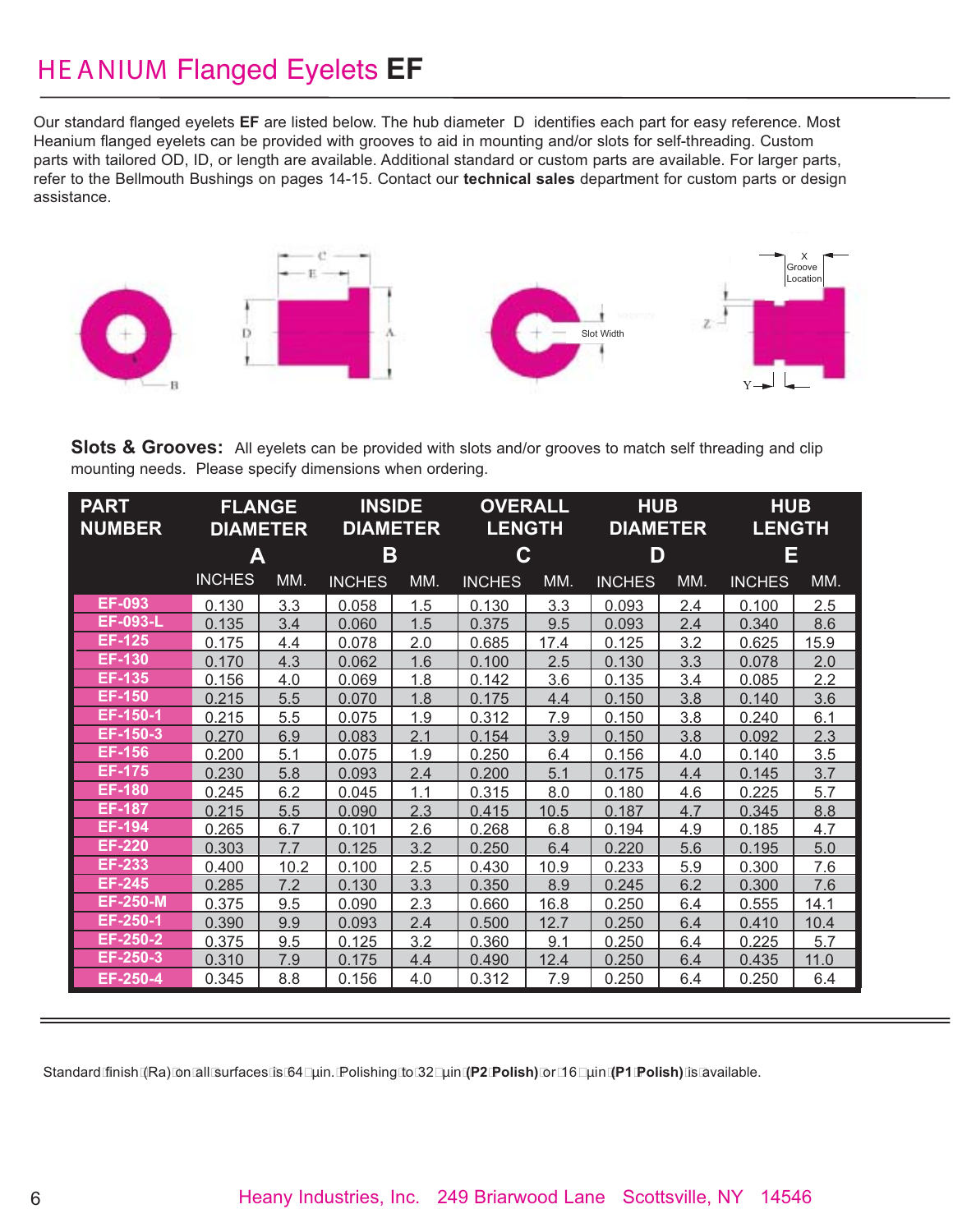

**Slots & Grooves:** All eyelets can be provided with slots and/or grooves to match self threading and clip mounting needs.

| <b>PART</b><br><b>NUMBER</b> | <b>FLANGE</b><br><b>DIAMETER</b> |      | <b>INSIDE</b><br><b>DIAMETER</b> |      | <b>OVERALL</b><br><b>LENGTH</b> |      | <b>HUB</b><br><b>DIAMETER</b> |     | <b>HUB</b><br><b>LENGTH</b> |      |
|------------------------------|----------------------------------|------|----------------------------------|------|---------------------------------|------|-------------------------------|-----|-----------------------------|------|
|                              | A                                |      | B                                |      | C                               |      | D                             |     | Ε                           |      |
|                              | <b>INCHES</b>                    | MM.  | <b>INCHES</b>                    | MM.  | <b>INCHES</b>                   | MM.  | <b>INCHES</b>                 | MM. | <b>INCHES</b>               | MM.  |
| EF-250-5                     | 0.307                            | 7.8  | 0.138                            | 3.5  | 0.388                           | 9.9  | 0.250                         | 6.4 | 0.305                       | 7.7  |
| <b>EF-255</b>                | 0.360                            | 9.1  | 0.093                            | 2.4  | 0.300                           | 7.6  | 0.255                         | 6.5 | 0.225                       | 5.7  |
| <b>EF-260</b>                | 0.330                            | 8.4  | 0.118                            | 3.0  | 0.312                           | 7.9  | 0.260                         | 6.6 | 0.210                       | 5.3  |
| EF-260-1                     | 0.340                            | 8.6  | 0.062                            | 1.6  | 0.265                           | 6.7  | 0.260                         | 6.6 | 0.210                       | 5.3  |
| <b>EF-260-LF</b>             | 0.340                            | 8.6  | 0.125                            | 3.2  | 0.312                           | 8.0  | 0.260                         | 6.6 | 0.200                       | 5.1  |
| <b>EF-265</b>                | 0.320                            | 8.1  | 0.120                            | 3.0  | 0.235                           | 6.0  | 0.265                         | 6.7 | 0.185                       | 4.7  |
| EF-265-2                     | 0.320                            | 8.1  | 0.136                            | 3.5  | 0.350                           | 8.9  | 0.265                         | 6.7 | 0.300                       | 7.6  |
| EF-270-1                     | 0.312                            | 8.0  | 0.130                            | 3.3  | 0.200                           | 5.1  | 0.270                         | 6.9 | 0.155                       | 3.9  |
| EF-270-3                     | 0.376                            | 9.6  | 0.123                            | 3.12 | 0.373                           | 9.5  | 0.270                         | 6.9 | 0.252                       | 6.4  |
| <b>EF-275</b>                | 0.340                            | 8.6  | 0.145                            | 3.7  | 0.150                           | 3.8  | 0.275                         | 7.0 | 0.100                       | 2.5  |
| <b>EF-278</b>                | 0.350                            | 8.9  | 0.093                            | 2.4  | 0.312                           | 7.9  | 0.278                         | 7.1 | 0.240                       | 6.1  |
| <b>EF-282</b>                | 0.320                            | 8.1  | 0.130                            | 3.3  | 0.220                           | 5.6  | 0.282                         | 7.2 | 0.175                       | 4.4  |
| EF-285-2                     | 0.360                            | 9.1  | 0.159                            | 4.0  | 0.306                           | 7.8  | 0.285                         | 7.2 | 0.215                       | 5.5  |
| <b>EF-286</b>                | 0.470                            | 11.9 | 0.125                            | 3.2  | 0.385                           | 9.8  | 0.286                         | 7.3 | 0.300                       | 7.6  |
| <b>EF-292</b>                | 0.375                            | 9.5  | 0.200                            | 5.1  | 0.500                           | 12.7 | 0.292                         | 7.4 | 0.435                       | 11.0 |
| <b>EF-294</b>                | 0.390                            | 9.9  | 0.178                            | 4.5  | 0.280                           | 7.1  | 0.294                         | 7.5 | 0.200                       | 5.1  |
| <b>EF-300</b>                | 0.435                            | 11.0 | 0.109                            | 2.8  | 0.290                           | 7.4  | 0.300                         | 7.6 | 0.190                       | 4.8  |
| <b>EF-312</b>                | 0.375                            | 9.5  | 0.138                            | 3.5  | 0.300                           | 7.6  | 0.312                         | 7.9 | 0.220                       | 5.5  |
| <b>EF-315</b>                | 0.410                            | 10.4 | 0.170                            | 4.3  | 0.530                           | 13.5 | 0.315                         | 8.0 | 0.450                       | 11.4 |
| EF-332                       | 0.430                            | 10.9 | 0.180                            | 4.6  | 0.350                           | 8.9  | 0.332                         | 8.4 | 0.250                       | 6.35 |

**PART NUMBERING:** Our part numbering system allows quick-and-easy part selection using the functional outside diameter or width of the part. These dimensions are highlighted throughout this catalog for easy reference.

**TOLERANCES:** Standard tolerances on Heanium components are .010 inch or ± 1.5%, whichever is greater. Dimensions on parts can be held to tighter tolerances as required, utilizing diamond grinding and honing.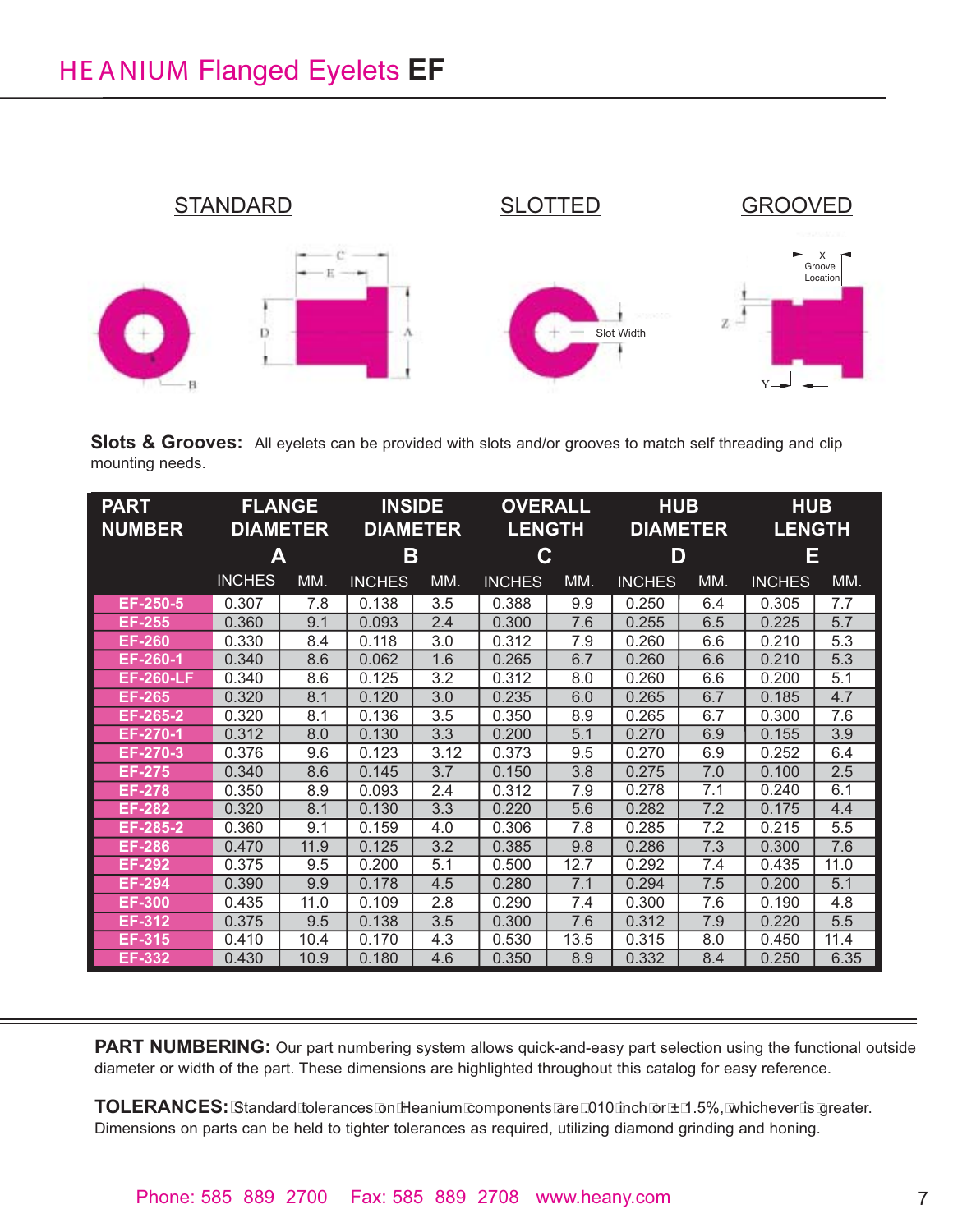## HE ANIUM Flanged Eyelets **EF**



**Slots & Grooves:** All eyelets can be provided with slots and/or grooves to match self threading and clip mounting needs. Please specify dimensions when ordering.

| <b>PART</b><br><b>NUMBER</b> | <b>FLANGE</b><br><b>DIAMETER</b> |      | <b>INSIDE</b><br><b>DIAMETER</b> |     | <b>OVERALL</b><br><b>LENGTH</b> |      | <b>HUB</b><br><b>DIAMETER</b> |      | <b>HUB</b><br><u>LENGTH</u> |      |
|------------------------------|----------------------------------|------|----------------------------------|-----|---------------------------------|------|-------------------------------|------|-----------------------------|------|
|                              | Α                                |      | Β                                |     | С                               |      | D                             |      | Ε                           |      |
|                              | <b>INCHES</b>                    | MM.  | <b>INCHES</b>                    | MM. | <b>INCHES</b>                   | MM.  | <b>INCHES</b>                 | MM.  | <b>INCHES</b>               | MM.  |
| <b>EF-343</b>                | 0.453                            | 11.5 | 0.245                            | 6.2 | 0.300                           | 7.6  | 0.343                         | 8.7  | 0.230                       | 5.8  |
| <b>EF-345</b>                | 0.565                            | 14.4 | 0.196                            | 5.0 | 0.320                           | 8.1  | 0.345                         | 8.8  | 0.225                       | 5.7  |
| <b>EF-350</b>                | 0.490                            | 12.4 | 0.180                            | 4.6 | 0.310                           | 7.9  | 0.350                         | 8.9  | 0.235                       | 6.0  |
| <b>EF-355</b>                | 0.430                            | 10.9 | 0.195                            | 4.9 | 0.345                           | 8.8  | 0.355                         | 9.0  | 0.270                       | 6.9  |
| EF-360-2                     | 0.465                            | 11.8 | 0.215                            | 5.5 | 0.325                           | 8.3  | 0.360                         | 9.1  | 0.255                       | 6.5  |
| <b>EF-365</b>                | 0.615                            | 15.6 | 0.200                            | 5.1 | 0.600                           | 15.2 | 0.365                         | 9.3  | 0.450                       | 11.4 |
| <b>EF-370</b>                | 0.510                            | 13.0 | 0.180                            | 4.6 | 0.500                           | 12.7 | 0.370                         | 9.4  | 0.300                       | 7.6  |
| EF-370-1/4                   | 0.500                            | 12.7 | 0.250                            | 6.4 | 0.500                           | 12.7 | 0.370                         | 9.4  | 0.312                       | 7.9  |
| EF-375-6                     | 0.440                            | 11.2 | 0.240                            | 6.1 | 0.540                           | 13.7 | 0.375                         | 9.5  | 0.460                       | 11.7 |
| EF-375-8                     | 0.640                            | 16.3 | 0.180                            | 4.6 | 0.750                           | 19.1 | 0.375                         | 9.5  | 0.635                       | 16.1 |
| <b>EF-380</b>                | 0.490                            | 12.4 | 0.215                            | 5.5 | 0.360                           | 9.1  | 0.380                         | 9.7  | 0.280                       | 7.1  |
| <b>EF-400</b>                | 0.500                            | 12.7 | 0.218                            | 5.5 | 0.390                           | 9.9  | 0.400                         | 10.2 | 0.281                       | 7.1  |
| EF-430                       | 0.655                            | 16.6 | 0.312                            | 8.0 | 0.630                           | 16.0 | 0.430                         | 10.9 | 0.500                       | 12.7 |
| EF-430-3                     | 0.500                            | 12.7 | 0.300                            | 7.6 | 0.525                           | 13.3 | 0.430                         | 10.9 | 0.410                       | 10.4 |
| <b>EF-437</b>                | 0.645                            | 16.4 | 0.187                            | 4.7 | 0.615                           | 15.6 | 0.437                         | 11.1 | 0.480                       | 12.2 |
| EF-437-2                     | 0.555                            | 14.1 | 0.245                            | 6.2 | 0.445                           | 11.3 | 0.437                         | 11.1 | 0.375                       | 9.5  |
| EF-437-4                     | 0.650                            | 16.5 | 0.250                            | 6.4 | 0.620                           | 15.7 | 0.437                         | 11.1 | 0.500                       | 12.7 |
| <b>EF-465</b>                | 0.600                            | 15.2 | 0.165                            | 4.2 | 0.500                           | 12.7 | 0.465                         | 11.8 | 0.370                       | 9.4  |
| <b>EF-480</b>                | 0.650                            | 16.5 | 0.300                            | 7.6 | 0.400                           | 10.1 | 0.480                         | 12.2 | 0.265                       | 6.7  |
| EF-480-2S                    | 0.645                            | 16.4 | 0.200                            | 5.1 | 0.685                           | 17.4 | 0.480                         | 12.2 | 0.545                       | 13.8 |

Standard finish (Ra) on all surfaces is 64 µin. Polishing to 32 µin **(P2 Polish)** or 16 µin **(P1 Polish)** is available.